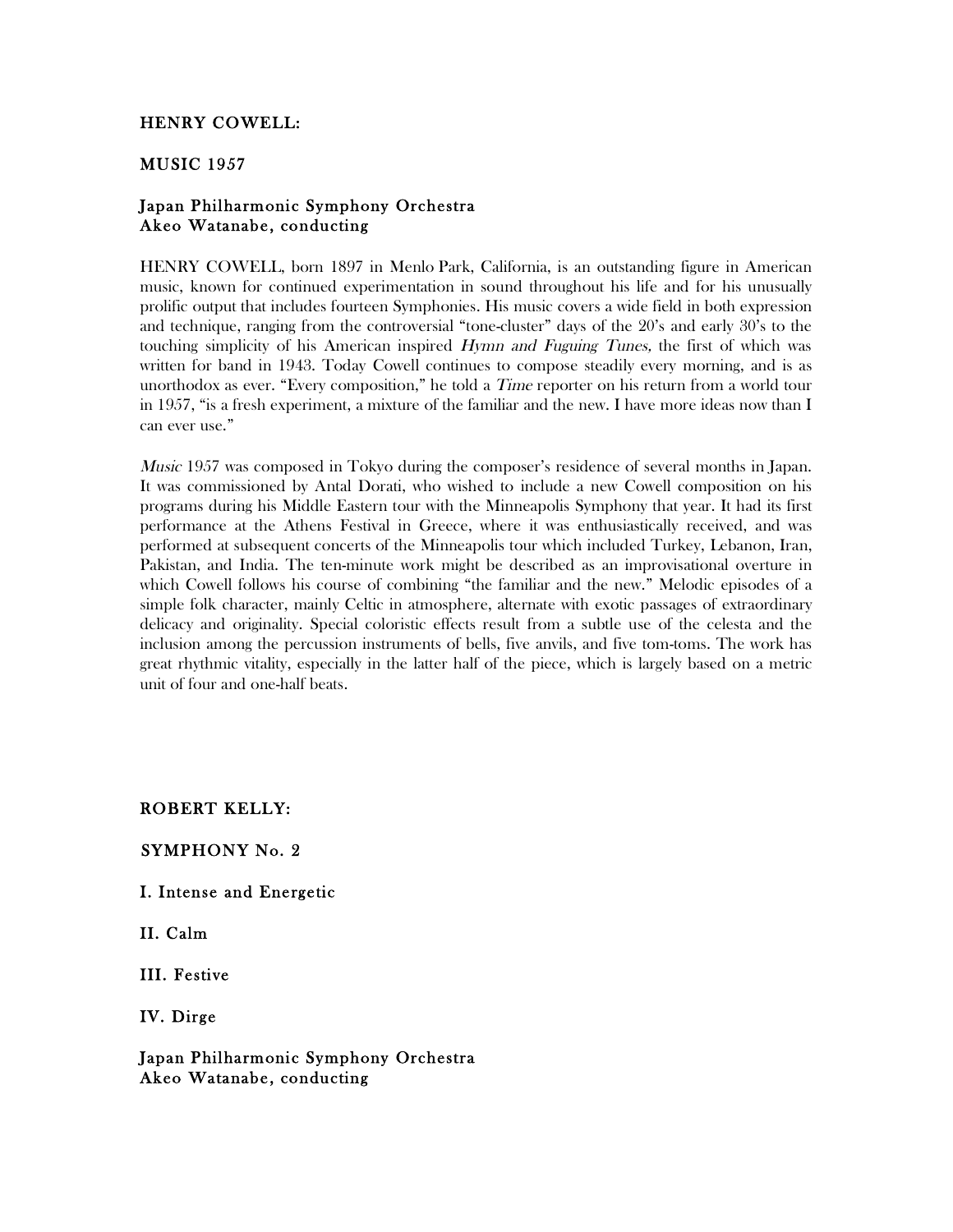ROBERT KELLY was born in 1916 in Clarksburg, West Virginia. He studied violin at the Juilliard School of Music and the Cincinnati College of Music. His major training in composition was with Rosario Scalero at the Curtis Institute and with Herbert Ellwell at the Eastman School of Music. He has written chamber music in many categories, choral works and opera, as well as two symphonies, of which the second is presented in this recording. He has been teaching composition at the University of Illinois School of Music since 1946, where he holds the rank of Associate Professor. His textbook, Theme and Variations; A Study of Linear Twelve Tone Composition, was published in 1958 by Wm. Brown Co., Dubuque, Iowa. Kelly's Symphony No. 2 was finished October 2, 1958, and is a colorful and dramatic work of broad dimensions. It derives its motivation from a passage in Genesis;

While the earth remains, Seedtime and harvest, . . . Summer and winter, . . . Shall not cease.

The four movements of the symphony bear the headings, 1. Intense and Energetic (seedtime), 2. Calm (summer), 3. Festive (harvest), 4. Dirge (winter). A program note furnished by the composer supplies the emotional key to the work. "As the seed is nurtured by the elements, similarly this symphony takes shape and develops. In the first movement is the force of expansion reaching a climax where violence and turmoil are transformed into beauty and splendor. The second and third movements are the result of this growth. In the final movement is the force of contraction, symbolizing death, and return to the seed."

The symphony is brilliantly and boldly orchestrated, with especially fine writing for the brass. Despite a program that could easily make for pictorialism the work stands solidly on its musical values. The first movement is impressive in its gradual growth and accumulation of strength, expanding from a germinal motif for cellos alone:



A warm pastoral atmosphere prevails in the following movement, while in the festive third the symphony reaches its peak. The *Dirge*, which begins with a plangent outburst from the brass, marks a slow decline of force, and the cyclic nature of the work is completed as the opening germinal motif is heard at the end, played as at the beginning, by the cellos alone:



\_\_\_\_\_\_\_\_\_\_\_\_\_\_\_\_\_\_\_\_\_\_\_\_\_\_\_\_\_\_\_\_\_\_\_\_\_\_\_\_\_\_\_\_\_\_\_\_\_\_\_\_\_\_\_\_\_\_\_\_\_\_\_\_\_\_\_\_\_\_\_\_